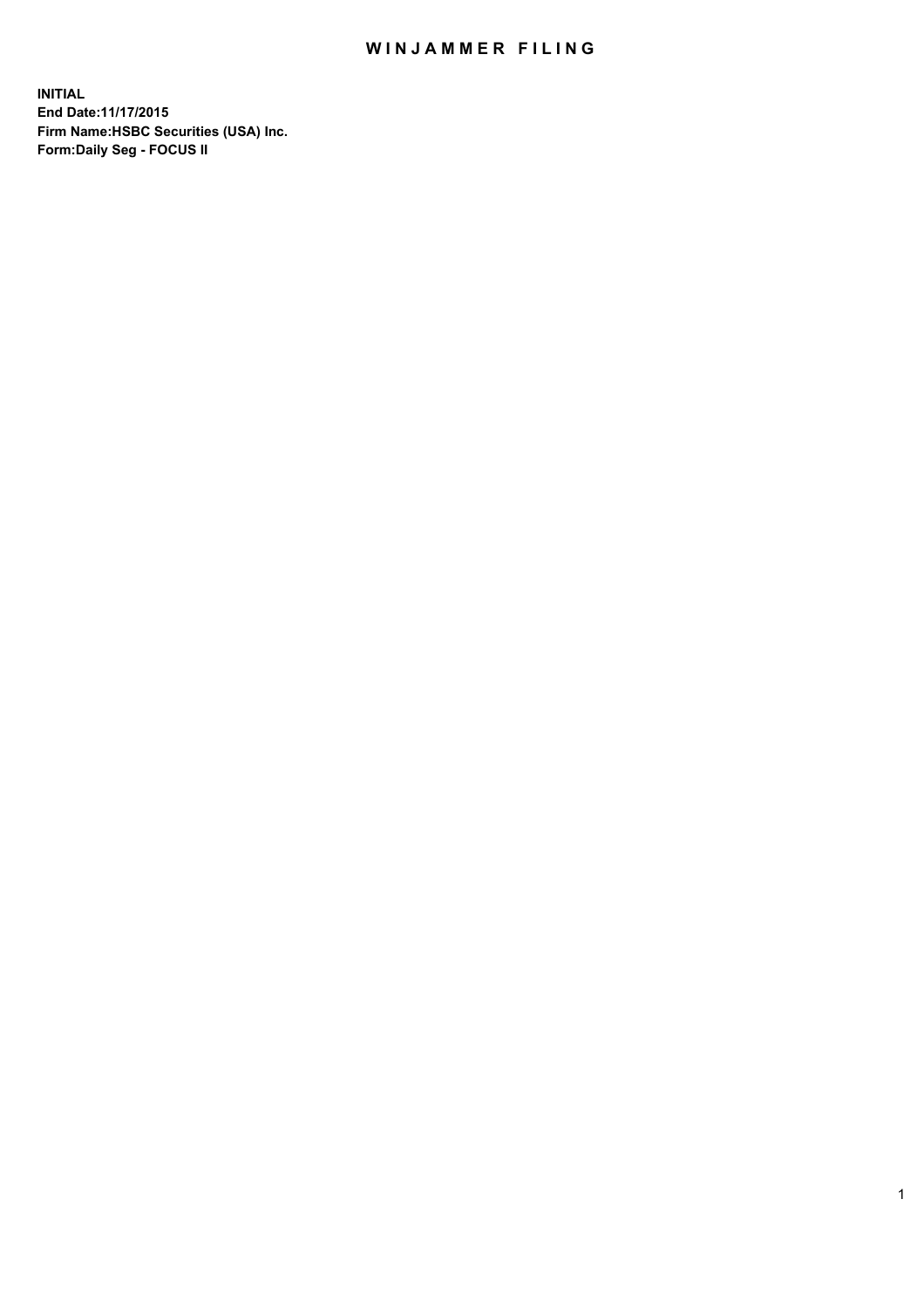## **INITIAL End Date:11/17/2015 Firm Name:HSBC Securities (USA) Inc. Form:Daily Seg - FOCUS II Daily Segregation - Cover Page**

| Name of Company<br><b>Contact Name</b><br><b>Contact Phone Number</b><br><b>Contact Email Address</b>                                                                                                                                                                                                                          | <b>HSBC Securities (USA) Inc.</b><br>Steven richardson<br>212-525-6445<br>steven.richardson@us.hsbc.com |
|--------------------------------------------------------------------------------------------------------------------------------------------------------------------------------------------------------------------------------------------------------------------------------------------------------------------------------|---------------------------------------------------------------------------------------------------------|
| FCM's Customer Segregated Funds Residual Interest Target (choose one):<br>a. Minimum dollar amount: ; or<br>b. Minimum percentage of customer segregated funds required:%; or<br>c. Dollar amount range between: and; or<br>d. Percentage range of customer segregated funds required between:% and%.                          | 110,000,000<br>$\overline{\mathbf{0}}$<br>0 <sub>0</sub><br>0 <sub>0</sub>                              |
| FCM's Customer Secured Amount Funds Residual Interest Target (choose one):<br>a. Minimum dollar amount: ; or<br>b. Minimum percentage of customer secured funds required:%; or<br>c. Dollar amount range between: and; or<br>d. Percentage range of customer secured funds required between: % and %.                          | 10,000,000<br>₫<br>0 <sub>0</sub><br>0 <sub>0</sub>                                                     |
| FCM's Cleared Swaps Customer Collateral Residual Interest Target (choose one):<br>a. Minimum dollar amount: ; or<br>b. Minimum percentage of cleared swaps customer collateral required:% ; or<br>c. Dollar amount range between: and; or<br>d. Percentage range of cleared swaps customer collateral required between:% and%. | 90,000,000<br><u>0</u><br>0 <sub>0</sub><br><u>00</u>                                                   |

Attach supporting documents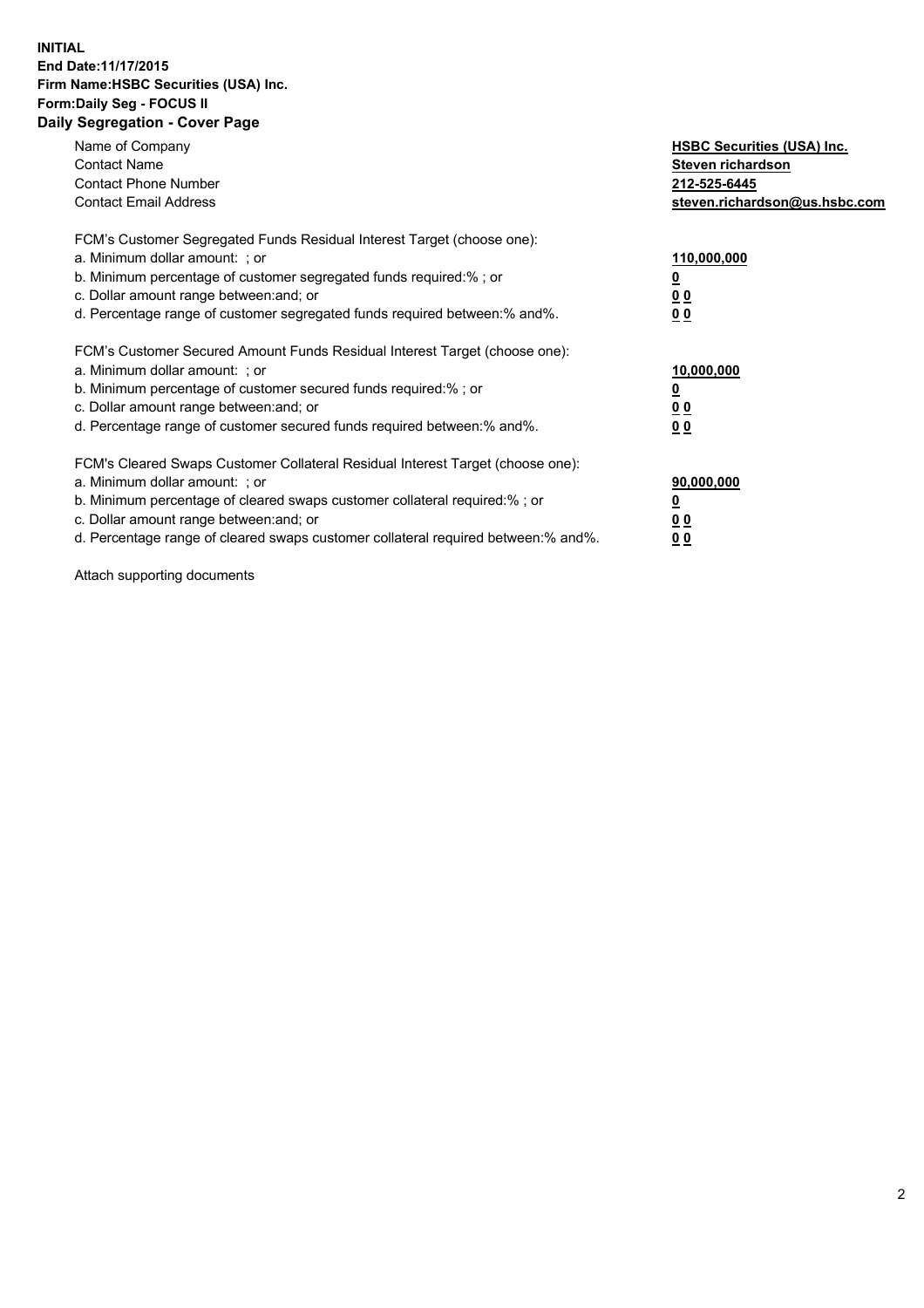## **INITIAL End Date:11/17/2015 Firm Name:HSBC Securities (USA) Inc. Form:Daily Seg - FOCUS II**

## **Daily Segregation - Secured Amounts**

|     | Foreign Futures and Foreign Options Secured Amounts                                                        |                                                      |
|-----|------------------------------------------------------------------------------------------------------------|------------------------------------------------------|
|     | Amount required to be set aside pursuant to law, rule or regulation of a foreign                           | $0$ [7305]                                           |
|     | government or a rule of a self-regulatory organization authorized thereunder                               |                                                      |
| 1.  | Net ledger balance - Foreign Futures and Foreign Option Trading - All Customers                            |                                                      |
|     | A. Cash                                                                                                    | 53,670,681 [7315]                                    |
|     | B. Securities (at market)                                                                                  | 107,401,539 [7317]                                   |
| 2.  | Net unrealized profit (loss) in open futures contracts traded on a foreign board of trade                  | <u>-18,833,563</u> [7325]                            |
| 3.  | Exchange traded options                                                                                    |                                                      |
|     | a. Market value of open option contracts purchased on a foreign board of trade                             | $0$ [7335]                                           |
|     | b. Market value of open contracts granted (sold) on a foreign board of trade                               | $0$ [7337]                                           |
| 4.  | Net equity (deficit) (add lines 1. 2. and 3.)                                                              | 142,238,657 [7345]                                   |
| 5.  | Account liquidating to a deficit and account with a debit balances - gross amount                          | 10,195,787 [7351]                                    |
|     | Less: amount offset by customer owned securities                                                           | <mark>-10,173,116</mark> [7352] <b>22,671</b> [7354] |
| 6.  | Amount required to be set aside as the secured amount - Net Liquidating Equity                             | 142,261,328 [7355]                                   |
|     | Method (add lines 4 and 5)                                                                                 |                                                      |
| 7.  | Greater of amount required to be set aside pursuant to foreign jurisdiction (above) or line                | 142,261,328 [7360]                                   |
|     | 6.                                                                                                         |                                                      |
|     | FUNDS DEPOSITED IN SEPARATE REGULATION 30.7 ACCOUNTS                                                       |                                                      |
| 1.  | Cash in banks                                                                                              |                                                      |
|     | A. Banks located in the United States                                                                      | 22,624,859 [7500]                                    |
|     | B. Other banks qualified under Regulation 30.7                                                             | 0 [7520] 22,624,859 [7530]                           |
| 2.  | Securities                                                                                                 |                                                      |
|     | A. In safekeeping with banks located in the United States                                                  | 58,969,070 [7540]                                    |
|     | B. In safekeeping with other banks qualified under Regulation 30.7                                         | 0 [7560] 58,969,070 [7570]                           |
| 3.  | Equities with registered futures commission merchants                                                      |                                                      |
|     | A. Cash                                                                                                    | 0 [7580]                                             |
|     | <b>B.</b> Securities                                                                                       | $0$ [7590]                                           |
|     | C. Unrealized gain (loss) on open futures contracts                                                        | $0$ [7600]                                           |
|     | D. Value of long option contracts                                                                          | $0$ [7610]                                           |
|     | E. Value of short option contracts                                                                         | 0 [7615] 0 [7620]                                    |
| 4.  | Amounts held by clearing organizations of foreign boards of trade                                          |                                                      |
|     | A. Cash                                                                                                    | $0$ [7640]                                           |
|     | <b>B.</b> Securities                                                                                       | $0$ [7650]                                           |
|     | C. Amount due to (from) clearing organization - daily variation                                            | $0$ [7660]                                           |
|     | D. Value of long option contracts                                                                          | $0$ [7670]                                           |
|     | E. Value of short option contracts                                                                         | 0 [7675] 0 [7680]                                    |
| 5.  | Amounts held by members of foreign boards of trade                                                         |                                                      |
|     | A. Cash                                                                                                    | 81,140,340 [7700]                                    |
|     | <b>B.</b> Securities                                                                                       | 48,432,469 [7710]                                    |
|     | C. Unrealized gain (loss) on open futures contracts                                                        | -18,833,563 [7720]                                   |
|     | D. Value of long option contracts                                                                          | $0$ [7730]                                           |
|     | E. Value of short option contracts                                                                         | 0 [7735] 110,739,246 [7740]                          |
| 6.  | Amounts with other depositories designated by a foreign board of trade                                     | $0$ [7760]                                           |
| 7.  | Segregated funds on hand                                                                                   | $0$ [7765]                                           |
| 8.  | Total funds in separate section 30.7 accounts                                                              | 192,333,175 [7770]                                   |
| 9.  | Excess (deficiency) Set Aside for Secured Amount (subtract line 7 Secured Statement<br>Page 1 from Line 8) | 50,071,847 [7380]                                    |
| 10. | Management Target Amount for Excess funds in separate section 30.7 accounts                                | 10,000,000 [7780]                                    |
| 11. | Excess (deficiency) funds in separate 30.7 accounts over (under) Management Target                         | 40,071,847 [7785]                                    |
|     |                                                                                                            |                                                      |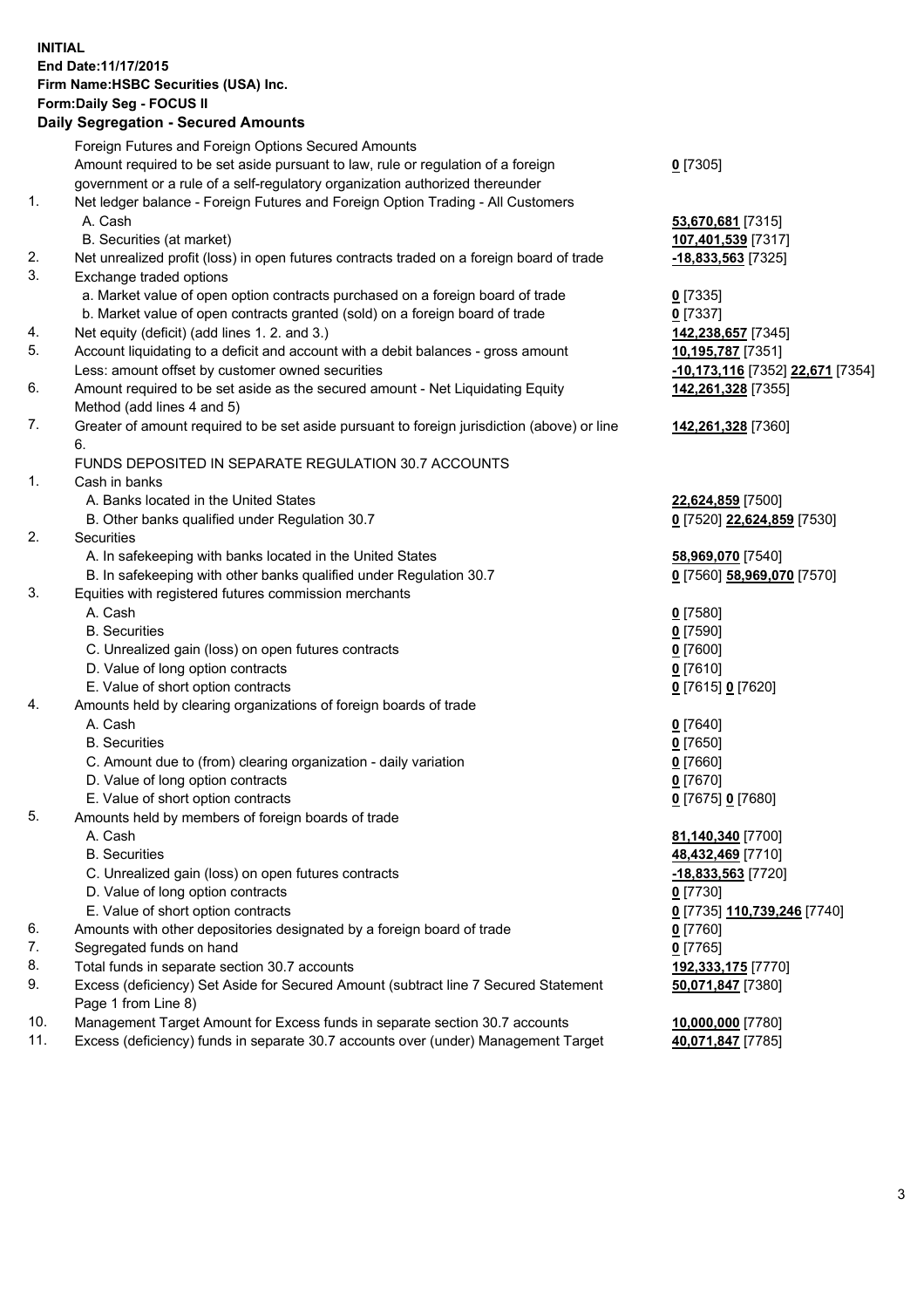|                          | <b>INITIAL</b><br>End Date: 11/17/2015<br>Firm Name: HSBC Securities (USA) Inc.<br>Form: Daily Seg - FOCUS II                                                                                                                                                         |                                                                                |
|--------------------------|-----------------------------------------------------------------------------------------------------------------------------------------------------------------------------------------------------------------------------------------------------------------------|--------------------------------------------------------------------------------|
|                          | Daily Segregation - Segregation Statement                                                                                                                                                                                                                             |                                                                                |
| 1.                       | SEGREGATION REQUIREMENTS(Section 4d(2) of the CEAct)<br>Net ledger balance                                                                                                                                                                                            |                                                                                |
|                          | A. Cash<br>B. Securities (at market)                                                                                                                                                                                                                                  | <u>-163,054,580</u> [7010]<br>1,118,586,438 [7020]                             |
| 2.<br>3.                 | Net unrealized profit (loss) in open futures contracts traded on a contract market<br>Exchange traded options                                                                                                                                                         | 451,512,751 [7030]                                                             |
|                          | A. Add market value of open option contracts purchased on a contract market<br>B. Deduct market value of open option contracts granted (sold) on a contract market                                                                                                    | 159,035,846 [7032]<br>-71,979,161 [7033]                                       |
| 4.<br>5.                 | Net equity (deficit) (add lines 1, 2 and 3)<br>Accounts liquidating to a deficit and accounts with                                                                                                                                                                    | 1,494,101,294 [7040]                                                           |
|                          | debit balances - gross amount<br>Less: amount offset by customer securities                                                                                                                                                                                           | <b>7,538,222</b> [7045]<br>-7,480,882 [7047] 57,340 [7050]                     |
| 6.                       | Amount required to be segregated (add lines 4 and 5)<br>FUNDS IN SEGREGATED ACCOUNTS                                                                                                                                                                                  | 1,494,158,634 [7060]                                                           |
| 7.                       | Deposited in segregated funds bank accounts<br>A. Cash<br>B. Securities representing investments of customers' funds (at market)<br>C. Securities held for particular customers or option customers in lieu of cash (at<br>market)                                    | 138,929,034 [7070]<br>$0$ [7080]<br>378,139,387 [7090]                         |
| 8.                       | Margins on deposit with derivatives clearing organizations of contract markets<br>A. Cash<br>B. Securities representing investments of customers' funds (at market)<br>C. Securities held for particular customers or option customers in lieu of cash (at<br>market) | 26,970,708 [7100]<br>207,558,639 [7110]<br>740,447,051 [7120]                  |
| 9.                       | Net settlement from (to) derivatives clearing organizations of contract markets                                                                                                                                                                                       | <u>-25,518,836</u> [7130]                                                      |
| 10.                      | Exchange traded options<br>A. Value of open long option contracts<br>B. Value of open short option contracts                                                                                                                                                          | 159,035,846 [7132]<br>-71,979,161 [7133]                                       |
| 11.                      | Net equities with other FCMs<br>A. Net liquidating equity<br>B. Securities representing investments of customers' funds (at market)<br>C. Securities held for particular customers or option customers in lieu of cash (at                                            | 66,972,776 [7140]<br>$0$ [7160]<br>$0$ [7170]                                  |
| 12.<br>13.<br>14.<br>15. | market)<br>Segregated funds on hand<br>Total amount in segregation (add lines 7 through 12)<br>Excess (deficiency) funds in segregation (subtract line 6 from line 13)<br>Management Target Amount for Excess funds in segregation                                    | $0$ [7150]<br>1,620,555,444 [7180]<br>126,396,810 [7190]<br>110,000,000 [7194] |
| 16.                      | Excess (deficiency) funds in segregation over (under) Management Target Amount                                                                                                                                                                                        | 16,396,810 [7198]                                                              |

16. Excess (deficiency) funds in segregation over (under) Management Target Amount Excess